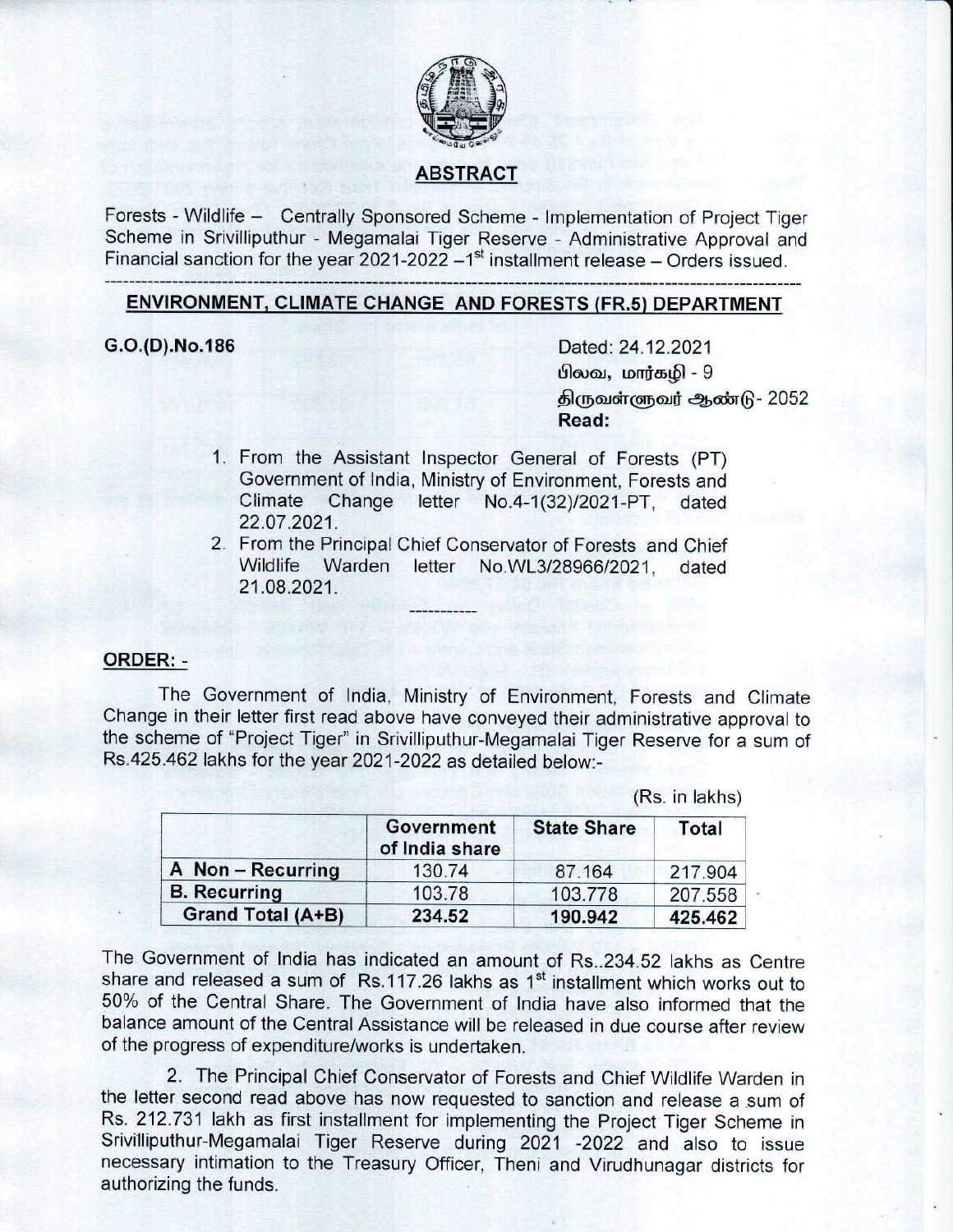3. The Government after careful consideration accord administrative approval for a sum of Rs.4,25,46,200/- (Rupees Four Crore Twenty five lakh forty six thousand and two hundred only) to meet the expenditure for implementation of Project Tiger Scheme in Srivilliputhur-Megamalai Tiger Reserve during 2021-2022. Further the Government release a sum of Rs. 2,12,73,100/- (Two Crore, Twelve lakhs, seventy three thousand and one hundred only) as first installment for the above said scheme as detailed below:-

(Rs. in lakhs)

|                     | Government<br>of India share | <b>State</b><br><b>Share</b> | Total   |
|---------------------|------------------------------|------------------------------|---------|
| A. Non - Recurring  | 65.370                       | 43.582                       | 108.952 |
| <b>B.</b> Recurring | 51.890                       | 51.889                       | 103.779 |
| Grand Total (A+B)   |                              |                              | 212.731 |

4. following head of account:- The expenditure sanctioned in para 3 above shall be debited to the

#### i. Non-recurring:

a. Centre Share Rs. 65,37,000/-<br>4406 - Capital Outlay on Forestry and Wildlife - 02 Environmental Forestry and Wildlife - 110 Wildlife - Schemes shared between State and Centre - UK Tiger Reserve Scheme -416 Major works - 01 - Major Works (IFHRMS DP Code: 4406-02-110-UK-41601)

### b. State Share-Rs. 43,58,200/-

4406 - Capital Outlay on Forestry and Wildlife - 02 Environmental Forestry and Wildlife - 110 Wildlife - Schemes shared between State and Centre - US Tiger Reserve Scheme -State Share - 416 Major works - 01 - Major Works (IFHRMS DP Code: 4406-02-110-US-41601)

#### Recurring Expenditure il.

## a. Central Share Rs. 51,89,000/-

2406 Forestry and Wildlife - 02 Environmental Forestry and Wildlife - 110 Wildlife Preservation - Schemes Shared between State and Centre UE Tiger Reserve Scheme - 318 Maintenance -01. Periodical Maintenance

(IFHRMS DP Code: 2406-02-110-UE-31801)

### b. State Share Rs.51,88,900/-

2406 Forestry and Wildlife - 02 Environmental Forestry and Wildlife - 110 Wildlife Preservation. Schemes Shared between state and centre UG Tiger Reserve scheme - 318 Maintenance-01. Periodical Maintenance

(IFHRMS DP Code: 2406-02-110-UG-31801)